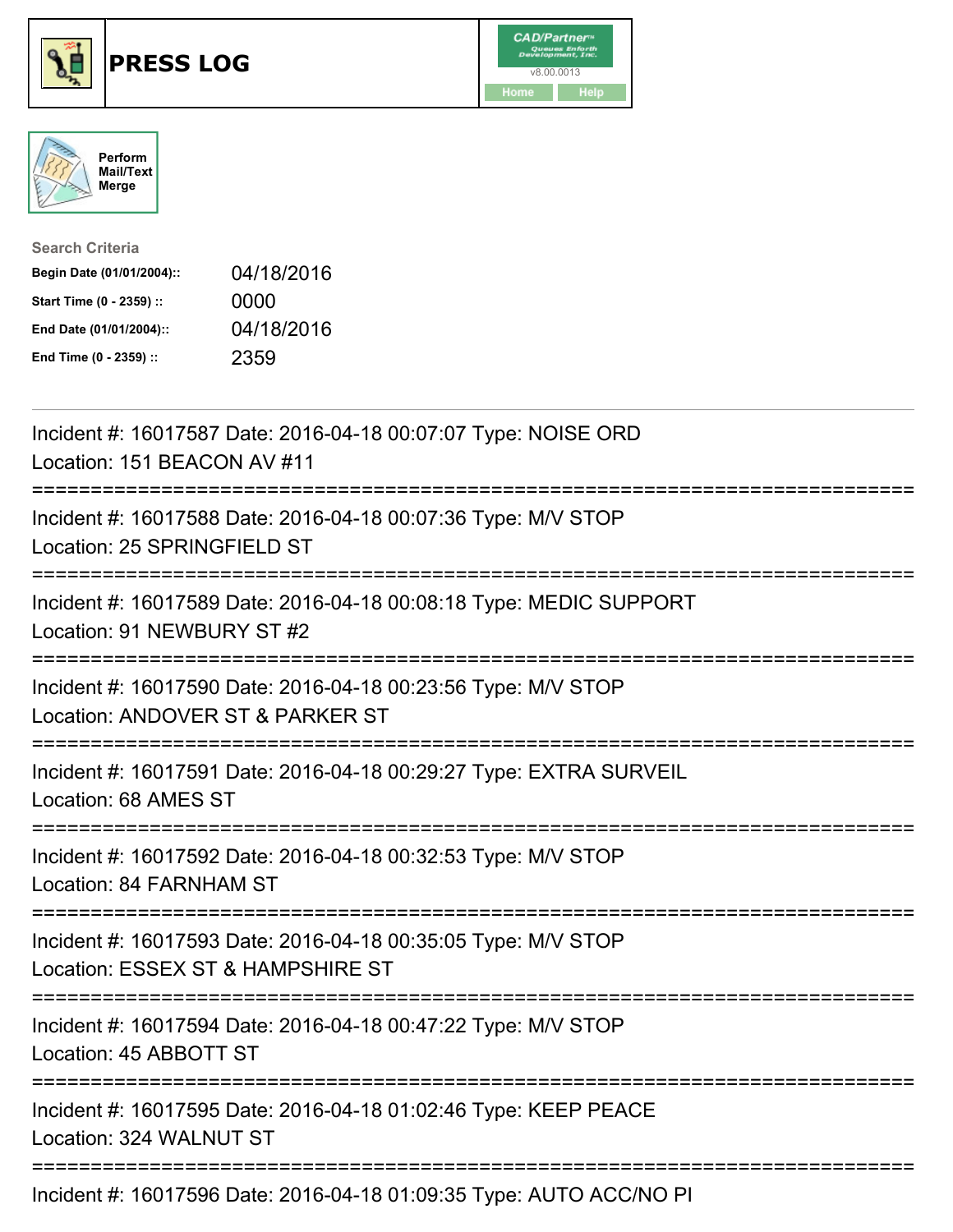| Location: 99 SALEM ST                                                                                            |
|------------------------------------------------------------------------------------------------------------------|
| Incident #: 16017597 Date: 2016-04-18 01:20:24 Type: ALARMS<br>Location: 8 LOWELL ST                             |
| Incident #: 16017598 Date: 2016-04-18 01:28:08 Type: NOISE ORD<br>Location: 112 MARSTON ST #118                  |
| Incident #: 16017599 Date: 2016-04-18 01:41:59 Type: FIGHT<br>Location: 2 GREENWOOD ST                           |
| Incident #: 16017600 Date: 2016-04-18 01:50:33 Type: M/V STOP<br>Location: BODWELL ST & GREENWOOD ST             |
| Incident #: 16017601 Date: 2016-04-18 01:52:42 Type: BUILDING CHK<br>Location: 140 WATER ST                      |
| Incident #: 16017602 Date: 2016-04-18 01:58:00 Type: ALARMS<br>Location: SELECTRIA RENEWABLES / 280 MERRIMACK ST |
| Incident #: 16017603 Date: 2016-04-18 02:01:13 Type: M/V STOP<br>Location: AMES ST & LOWELL ST                   |
| Incident #: 16017604 Date: 2016-04-18 02:02:40 Type: DISTURBANCE<br>Location: 66 W DALTON ST #22                 |
| Incident #: 16017605 Date: 2016-04-18 02:06:03 Type: FIGHT<br>Location: 2 GREENWOOD ST                           |
| Incident #: 16017606 Date: 2016-04-18 02:14:48 Type: ASSSIT AMBULANC<br><b>Location: CENTRAL BRIDGE</b>          |
| Incident #: 16017607 Date: 2016-04-18 02:22:22 Type: BUILDING CHK<br>Location: SAM'S FOOD STORE / 389 BROADWAY   |
| Incident #: 16017608 Date: 2016-04-18 02:22:35 Type: BUILDING CHK<br>Location: 703 HAVERHILL ST                  |
| Incident #: 16017609 Date: 2016-04-18 02:29:53 Type: BUILDING CHK<br>Location: 60 ISLAND ST                      |
| Incident #: 16017610 Date: 2016-04-18 02:31:23 Type: M/V STOP                                                    |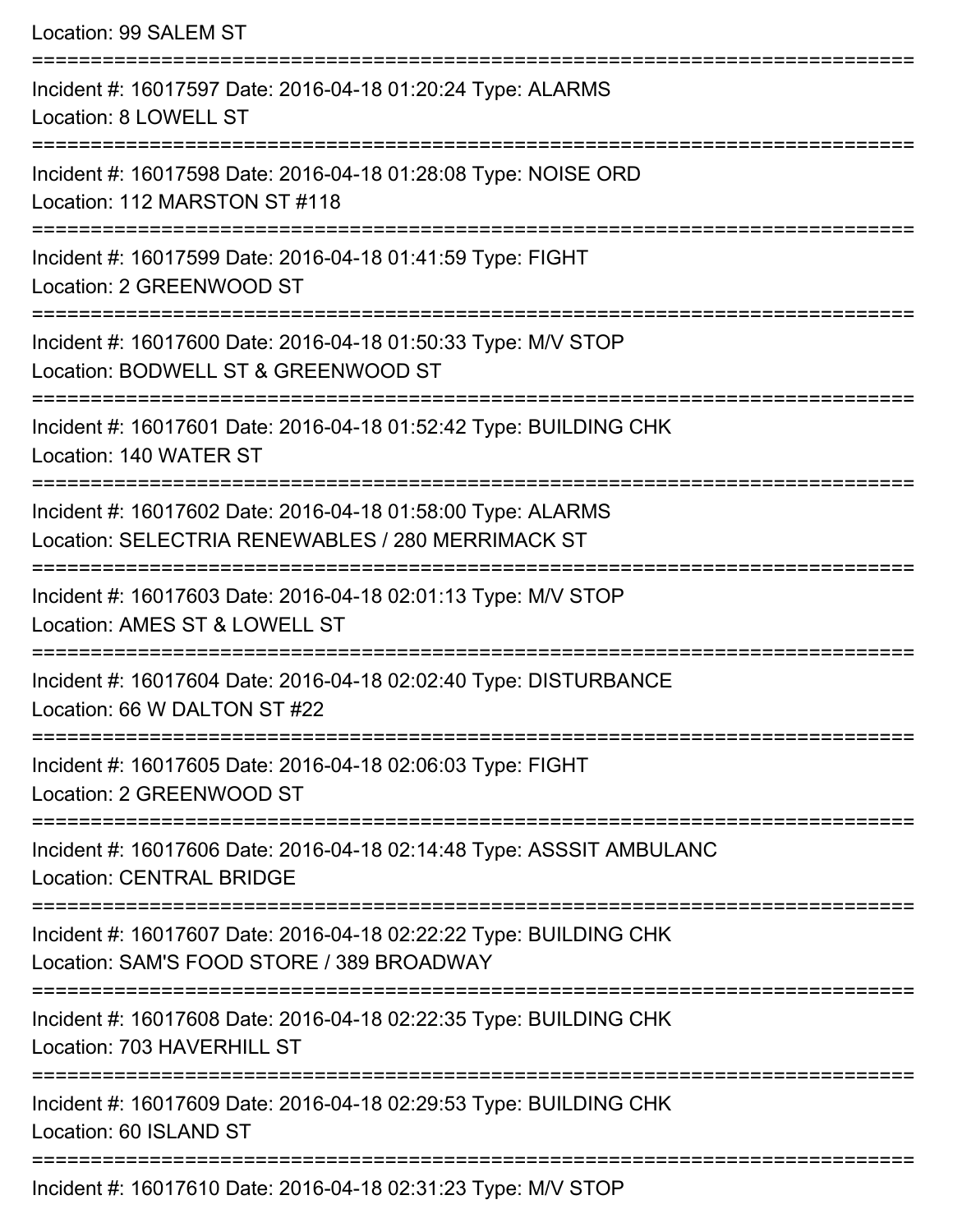| Incident #: 16017611 Date: 2016-04-18 02:32:58 Type: M/V STOP<br>Location: CANAL ST & MARSTON ST                |
|-----------------------------------------------------------------------------------------------------------------|
| Incident #: 16017612 Date: 2016-04-18 02:38:04 Type: BUILDING CHK<br>Location: MENS WEARHOUSE / 59 MERRIMACK ST |
| Incident #: 16017613 Date: 2016-04-18 02:41:49 Type: M/V STOP<br>Location: BROADWAY & ESSEX ST                  |
| Incident #: 16017614 Date: 2016-04-18 02:42:59 Type: BUILDING CHK<br>Location: EUROPEAN MOTORS / 314 S BROADWAY |
| Incident #: 16017615 Date: 2016-04-18 02:46:38 Type: BUILDING CHK<br>Location: CSI BLDG. / 1 GROTON ST          |
| Incident #: 16017616 Date: 2016-04-18 02:52:56 Type: M/V STOP<br>Location: BROADWAY & CROSS ST                  |
| Incident #: 16017617 Date: 2016-04-18 02:53:57 Type: BUILDING CHK<br>Location: FREEDOM TIRE / 160 S BROADWAY    |
| Incident #: 16017618 Date: 2016-04-18 03:03:42 Type: BUILDING CHK<br>Location: GRAINGER / 121 MARSTON ST        |
| Incident #: 16017619 Date: 2016-04-18 03:26:56 Type: M/V STOP<br>Location: FORDHAM RD & RIVERSIDE DR            |
| Incident #: 16017620 Date: 2016-04-18 03:41:22 Type: M/V STOP<br>Location: ESSEX ST & NEWBURY ST                |
| Incident #: 16017621 Date: 2016-04-18 03:43:20 Type: M/V STOP<br>Location: BROADWAY & PARK ST                   |
| Incident #: 16017622 Date: 2016-04-18 03:44:31 Type: BUILDING CHK<br>Location: 647 BROADWAY                     |
| Incident #: 16017623 Date: 2016-04-18 03:45:48 Type: UNWANTEDGUEST<br>Location: 82 HAVERHILL ST FL 2            |
| Incident #: 16017624 Date: 2016-04-18 03:55:57 Type: BUILDING CHK                                               |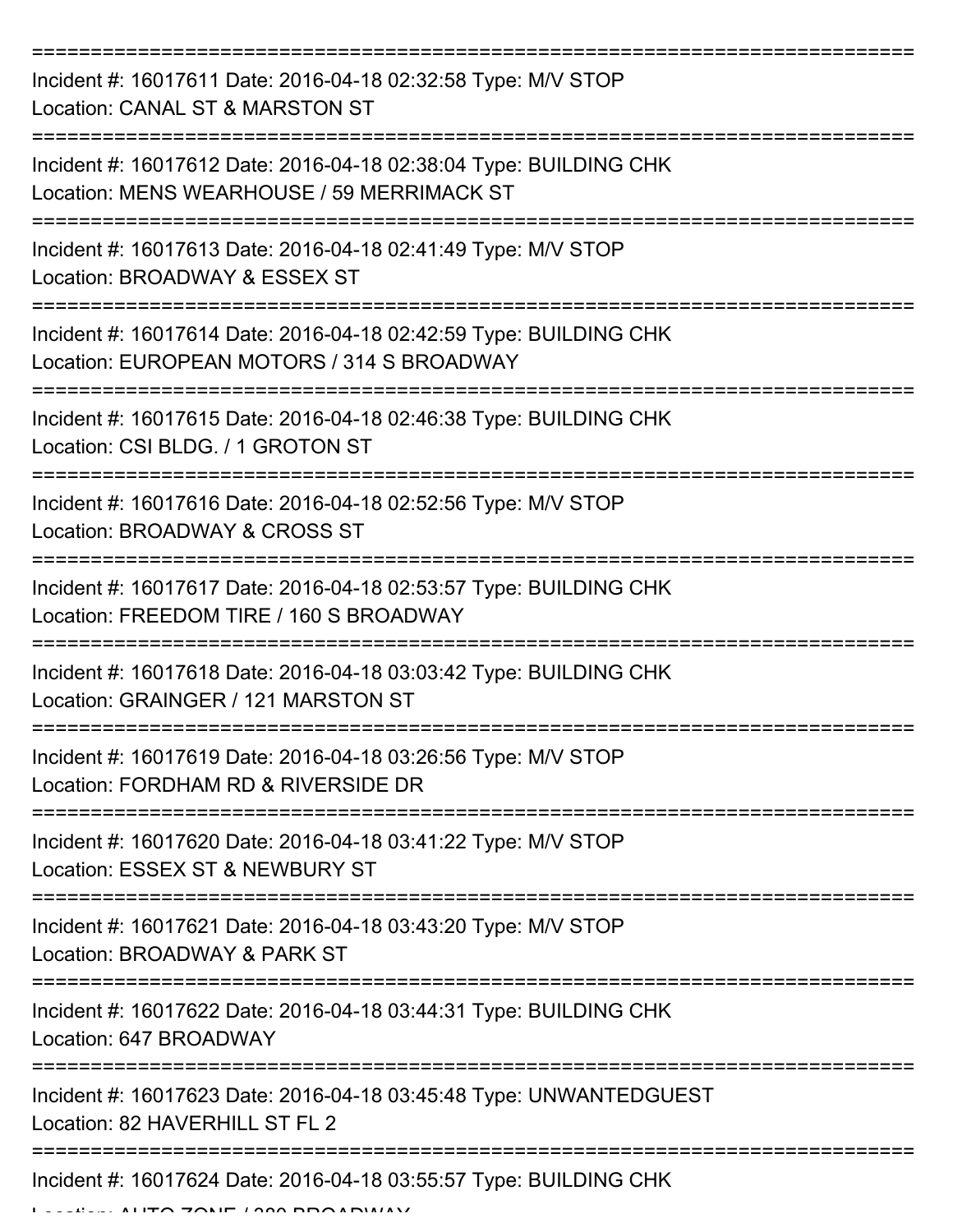| Incident #: 16017625 Date: 2016-04-18 03:57:04 Type: BUILDING CHK<br>Location: SAM'S FOOD STORE / 389 BROADWAY                |
|-------------------------------------------------------------------------------------------------------------------------------|
| Incident #: 16017626 Date: 2016-04-18 03:58:36 Type: BUILDING CHK<br>Location: GATEWAY PUB / 339 MERRIMACK ST                 |
| Incident #: 16017627 Date: 2016-04-18 04:02:47 Type: BUILDING CHK<br>Location: SUPERIOR CLEANERS / 37 ESSEX ST                |
| Incident #: 16017628 Date: 2016-04-18 04:03:29 Type: BUILDING CHK<br>Location: MICHAEL'S MOTOR SALES, INCORP / 54 WINTHROP AV |
| Incident #: 16017629 Date: 2016-04-18 04:12:31 Type: BUILDING CHK<br>Location: BOKARI'S VARIETY / 415 S BROADWAY              |
| Incident #: 16017630 Date: 2016-04-18 04:13:29 Type: BUILDING CHK<br>Location: MT VERNON LIQUORS / 421 S BROADWAY             |
| Incident #: 16017631 Date: 2016-04-18 04:14:55 Type: BUILDING CHK<br>Location: SEVEN ELEVEN / 370 BROADWAY                    |
| Incident #: 16017632 Date: 2016-04-18 04:15:28 Type: MAL DAMAGE<br>Location: 50 BROADWAY                                      |
| Incident #: 16017633 Date: 2016-04-18 04:28:07 Type: NOISE ORD<br>Location: 112 MARSTON ST #217                               |
| Incident #: 16017634 Date: 2016-04-18 04:36:20 Type: BUILDING CHK<br>Location: 155 S BROADWAY                                 |
| Incident #: 16017635 Date: 2016-04-18 04:52:31 Type: BUILDING CHK<br>Location: 1 BROADWAY                                     |
| Incident #: 16017636 Date: 2016-04-18 05:02:50 Type: DISORDERLY<br>Location: 82 HAVERHILL ST                                  |
| Incident #: 16017638 Date: 2016-04-18 05:10:07 Type: ALARMS<br>Location: 195 LAWRENCE ST #2                                   |
| Incident #: 16017637 Date: 2016-04-18 05:10:19 Type: BUILDING CHK                                                             |

Location: BALIC / 50 ESSEY ST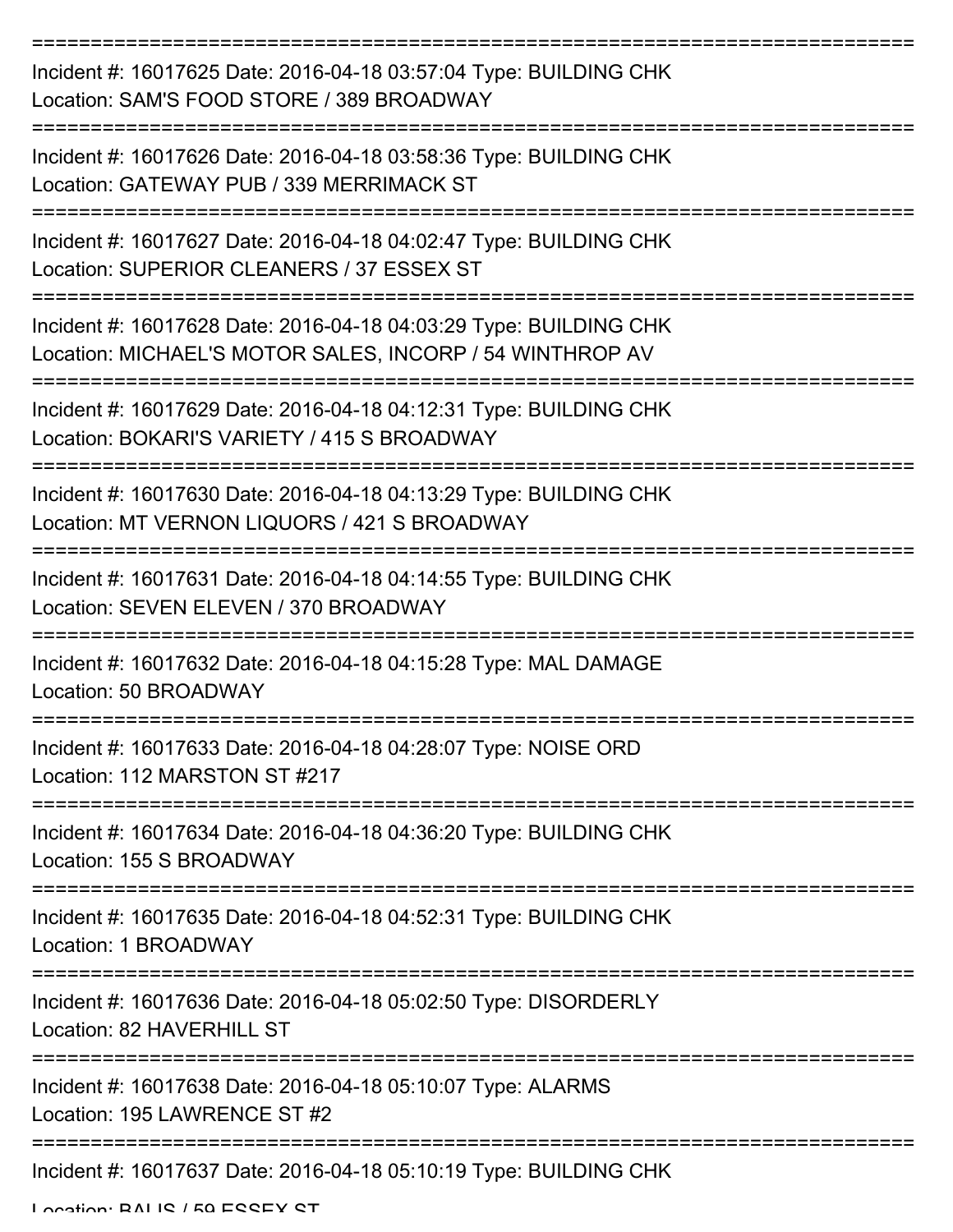| Incident #: 16017639 Date: 2016-04-18 05:10:47 Type: ALARM/BURG<br>Location: 258 E HAVERHILL ST                   |
|-------------------------------------------------------------------------------------------------------------------|
| Incident #: 16017640 Date: 2016-04-18 05:21:56 Type: SUS PERS/MV<br>Location: 50 ISLAND ST                        |
| Incident #: 16017641 Date: 2016-04-18 05:24:07 Type: BUILDING CHK<br>Location: JAVIER MARKET / 311 E HAVERHILL ST |
| Incident #: 16017642 Date: 2016-04-18 05:24:53 Type: BUILDING CHK<br>Location: ALEX'S PIZZA / 311 E HAVERHILL ST  |
| Incident #: 16017643 Date: 2016-04-18 06:38:41 Type: DOMESTIC/PROG<br>Location: 175 ABBOTT ST FL 2                |
| Incident #: 16017644 Date: 2016-04-18 07:15:23 Type: NOISE ORD<br>Location: 82 HAVERHILL ST                       |
| Incident #: 16017645 Date: 2016-04-18 07:16:45 Type: ALARM/HOLD<br>Location: IRON MOUNTAIN / 216 CANAL ST         |
| Incident #: 16017646 Date: 2016-04-18 07:22:55 Type: M/V STOP<br>Location: 125 MARSTON ST                         |
| Incident #: 16017647 Date: 2016-04-18 07:26:01 Type: M/V STOP<br>Location: LOWELL ST & MILTON ST                  |
| Incident #: 16017648 Date: 2016-04-18 07:26:39 Type: SUS PERS/MV<br>Location: METHUEN ST & MILL ST                |
| Incident #: 16017649 Date: 2016-04-18 07:27:46 Type: CLOSE STREET<br>Location: LEXINGTON ST & MYRTLE ST           |
| Incident #: 16017650 Date: 2016-04-18 07:28:36 Type: MAL DAMAGE<br>Location: 37 FERN ST                           |
| Incident #: 16017651 Date: 2016-04-18 07:32:41 Type: PARK & WALK<br>Location: 0 BROADWAY                          |
| Incident #: 16017652 Date: 2016-04-18 07:33:16 Type: THREATS<br>Location: 63 AMES ST                              |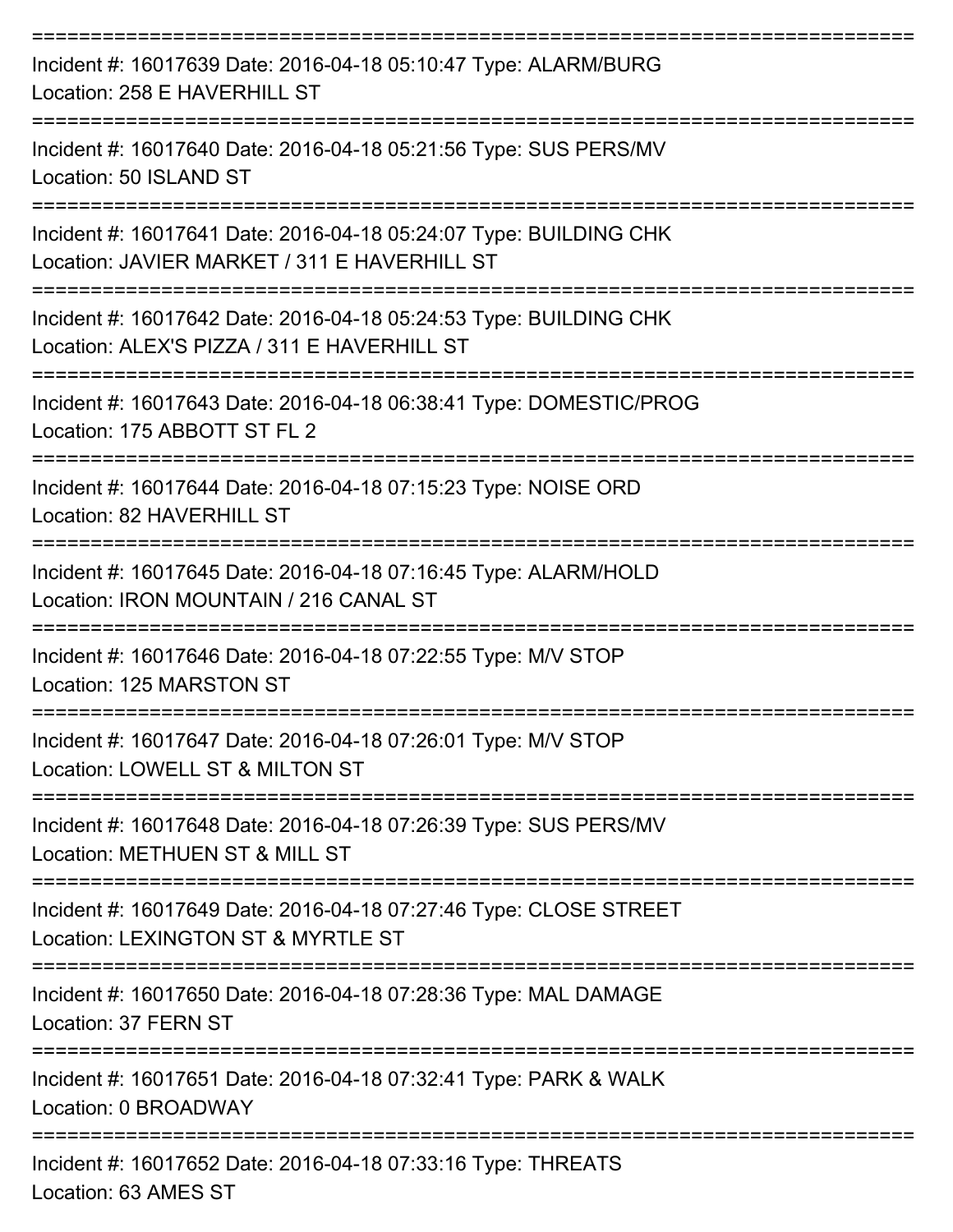| Incident #: 16017653 Date: 2016-04-18 07:39:56 Type: M/V STOP<br>Location: 136 SANBORN ST                                              |
|----------------------------------------------------------------------------------------------------------------------------------------|
| Incident #: 16017654 Date: 2016-04-18 07:42:18 Type: M/V STOP<br>Location: 280 MERRIMACK ST                                            |
| Incident #: 16017655 Date: 2016-04-18 07:44:44 Type: M/V STOP<br>Location: NEWTON ST & SALEM ST<br>=================================== |
| Incident #: 16017656 Date: 2016-04-18 08:08:07 Type: NEIGHBOR PROB<br>Location: 33 FLORAL ST FL 1                                      |
| Incident #: 16017657 Date: 2016-04-18 08:18:51 Type: GUN CALL<br>Location: 242 HAMPSHIRE ST                                            |
| Incident #: 16017658 Date: 2016-04-18 08:27:41 Type: AUTO ACC/PI<br>Location: CHESTER ST & S BROADWAY                                  |
| :2222222222222222222<br>Incident #: 16017659 Date: 2016-04-18 08:32:06 Type: SUS PERS/MV<br>Location: 700 ESSEX ST                     |
| Incident #: 16017660 Date: 2016-04-18 08:32:22 Type: THREATS/PROG<br>Location: VIN FEN / 42 MARBLE AV                                  |
| Incident #: 16017661 Date: 2016-04-18 08:36:28 Type: E911 HANGUP<br>Location: 59 CROSBY ST FL 2                                        |
| Incident #: 16017662 Date: 2016-04-18 08:43:45 Type: DISTURBANCE<br>Location: CARRIBBEAN BAKERY / 205 BROADWAY                         |
| Incident #: 16017663 Date: 2016-04-18 09:14:08 Type: NEIGHBOR PROB<br>Location: 33 FLORAL ST FL 2                                      |
| Incident #: 16017664 Date: 2016-04-18 09:44:09 Type: M/V STOP<br>Location: 85 MANCHESTER ST                                            |
| Incident #: 16017665 Date: 2016-04-18 10:00:47 Type: SUS PERS/MV<br>Location: 257 ESSEX                                                |
| Incident #: 16017666 Date: 2016-04-18 10:03:54 Type: STOL/MV/PAS<br>Location: 600 BROADWAY                                             |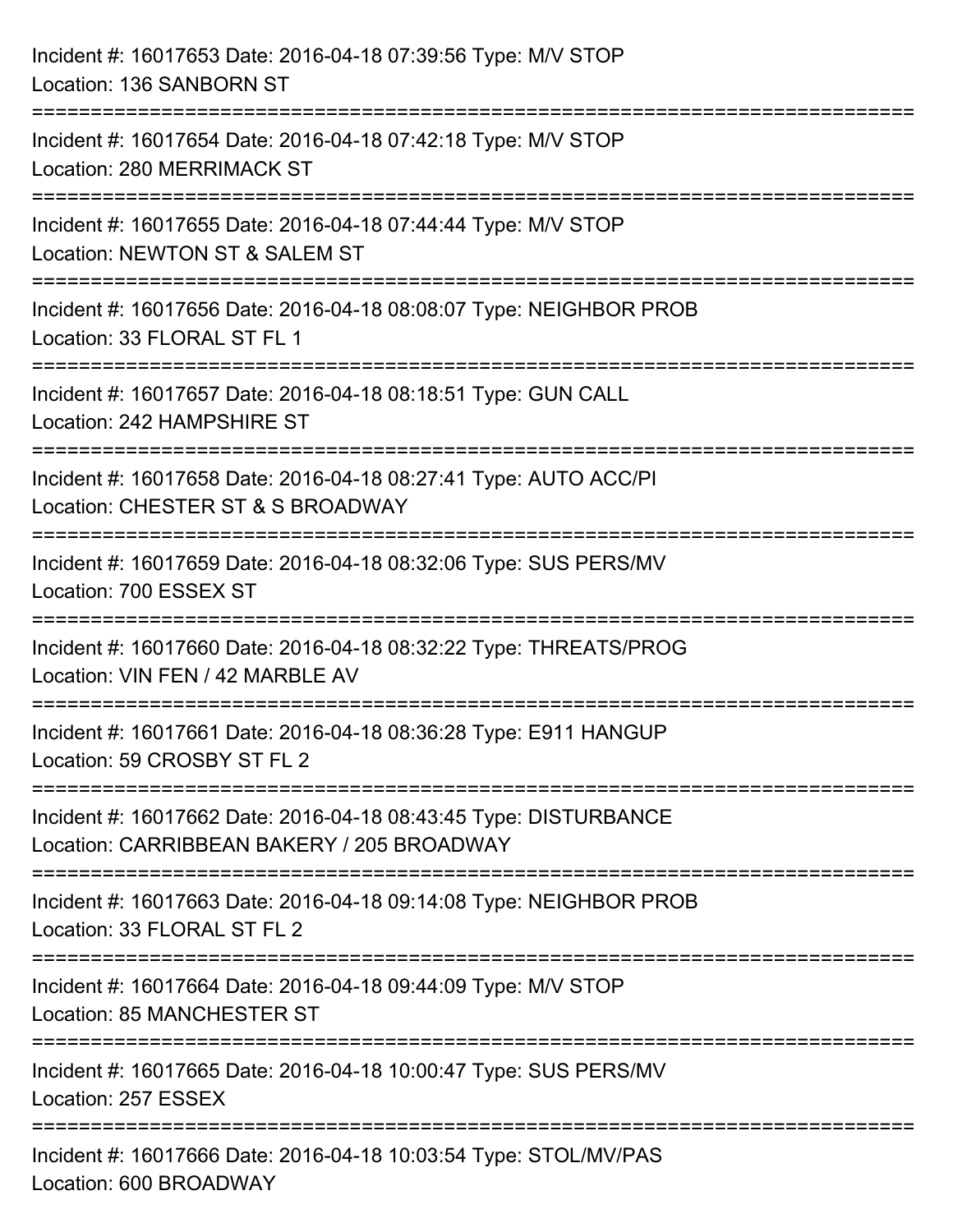| Incident #: 16017667 Date: 2016-04-18 10:13:52 Type: M/V STOP<br>Location: NEW BALANCE ATHLETIC SHOE CORP / 5 S UNION ST & MERRIMACK                              |
|-------------------------------------------------------------------------------------------------------------------------------------------------------------------|
| Incident #: 16017668 Date: 2016-04-18 10:16:02 Type: ALARM/BURG<br>Location: 11 DIAMOND ST                                                                        |
| Incident #: 16017669 Date: 2016-04-18 10:34:59 Type: SUS PERS/MV<br>Location: NEW BALANCE ATHLETIC SHOE CORP / 5 S UNION ST<br>================================== |
| Incident #: 16017670 Date: 2016-04-18 11:02:47 Type: TRESPASSING<br>Location: 393 CHESTNUT ST                                                                     |
| Incident #: 16017671 Date: 2016-04-18 11:07:14 Type: M/V STOP<br>Location: ALDER ST & SPRUCE ST                                                                   |
| Incident #: 16017672 Date: 2016-04-18 11:10:57 Type: DOMESTIC/PROG<br>Location: 112 NEWTON ST                                                                     |
| Incident #: 16017673 Date: 2016-04-18 11:19:40 Type: NEIGHBOR PROB<br>Location: 20 KNOX ST #18                                                                    |
| Incident #: 16017674 Date: 2016-04-18 11:23:08 Type: RECOV/STOL/MV<br>Location: 769TY3 / 202 BROADWAY                                                             |
| Incident #: 16017675 Date: 2016-04-18 11:26:25 Type: M/V STOP<br>Location: 255 S BROADWAY                                                                         |
| Incident #: 16017676 Date: 2016-04-18 11:34:27 Type: RECOV/STOL/MV<br>Location: 4 SAXONIA AV                                                                      |
| Incident #: 16017677 Date: 2016-04-18 11:37:30 Type: M/V STOP<br>Location: 115 SPRINGFIELD ST                                                                     |
| Incident #: 16017678 Date: 2016-04-18 11:47:15 Type: M/V STOP<br>Location: 15 HANCOCK ST                                                                          |
| Incident #: 16017680 Date: 2016-04-18 11:51:54 Type: CK WELL BEING<br>Location: 9 SUMMER ST #S709 & SG03                                                          |
| Incident #: 16017679 Date: 2016-04-18 11:51:56 Type: M/V STOP<br>Location: 42 MELROSE ST                                                                          |

===========================================================================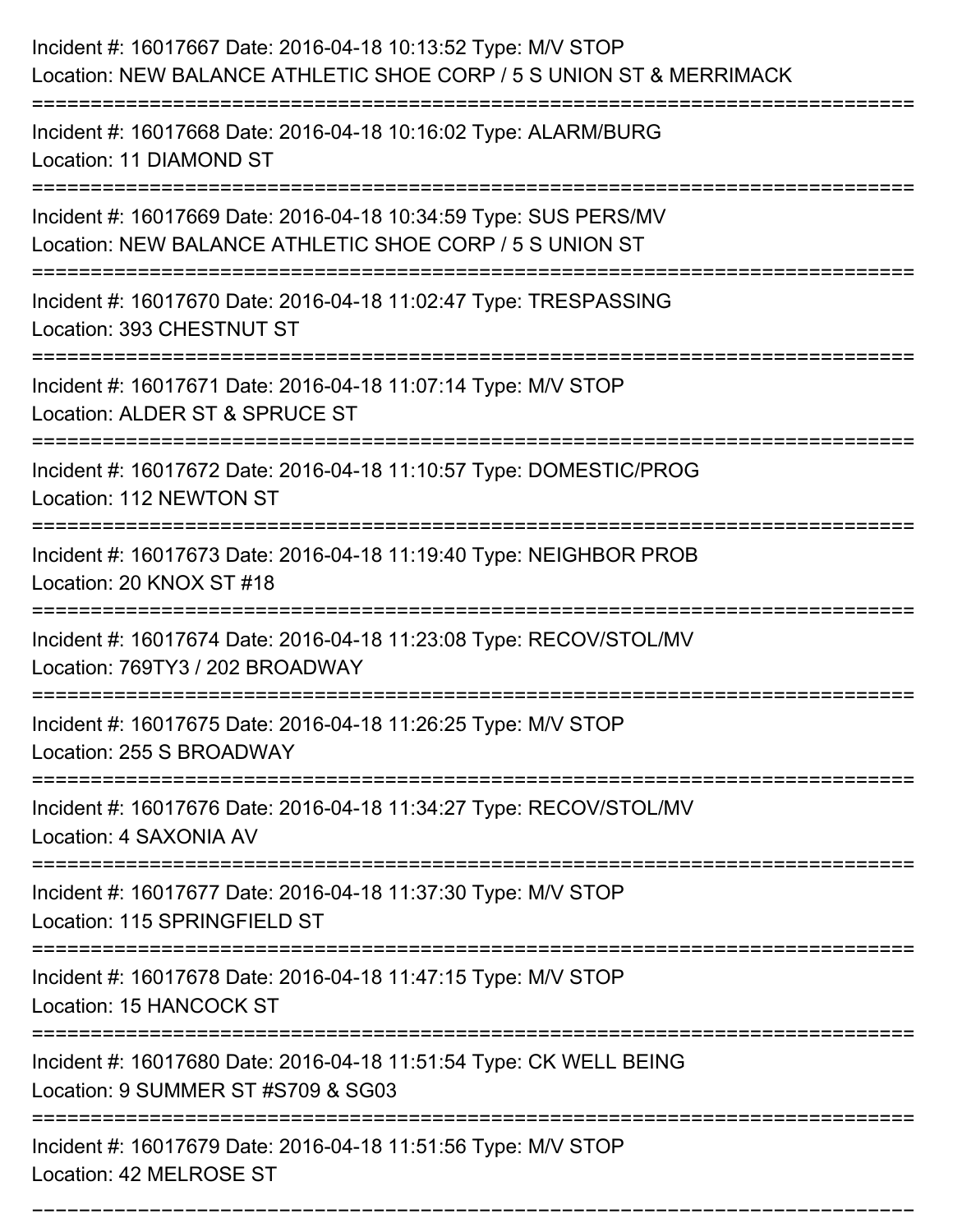| Incident #: 16017681 Date: 2016-04-18 11:54:31 Type: SUS PERS/MV<br>Location: 131 SPRINGFIELD ST                                                 |
|--------------------------------------------------------------------------------------------------------------------------------------------------|
| :==========================<br>Incident #: 16017682 Date: 2016-04-18 12:00:19 Type: CK WELL BEING<br>Location: 341 SALEM ST #D                   |
| Incident #: 16017683 Date: 2016-04-18 12:06:01 Type: M/V STOP<br>Location: 158 WATER ST                                                          |
| Incident #: 16017684 Date: 2016-04-18 12:13:53 Type: MAL DAMAGE<br>Location: LAWRENCE REAL ESTATE COMPANY / 139 NEWBURY ST                       |
| Incident #: 16017685 Date: 2016-04-18 12:14:43 Type: DISTURBANCE<br>Location: 9 CAMELLA TEOLI WY                                                 |
| Incident #: 16017688 Date: 2016-04-18 12:30:58 Type: STOL/MV/PAS<br>Location: BOXFORD ST & WINTHROP AV<br>:==================                    |
| Incident #: 16017686 Date: 2016-04-18 12:31:21 Type: ALARM/HOLD<br>Location: SOLECTRIA RENEWABLES / 250 MERRIMACK ST<br>======================== |
| Incident #: 16017687 Date: 2016-04-18 12:32:24 Type: CK WELL BEING<br>Location: CLIFTON ST & DRACUT ST                                           |
| Incident #: 16017689 Date: 2016-04-18 12:39:10 Type: MEDIC SUPPORT<br>Location: 26 SPRUCE ST #2                                                  |
| Incident #: 16017690 Date: 2016-04-18 12:52:59 Type: A&B PAST<br>Location: HAFFNERS GAS STATION / 262 LAWRENCE ST                                |
| Incident #: 16017691 Date: 2016-04-18 13:18:00 Type: FRAUD<br>Location: 20 ROWE ST                                                               |
| Incident #: 16017692 Date: 2016-04-18 13:42:33 Type: DISTURBANCE<br>Location: 251 FARNHAM ST FL 1                                                |
| Incident #: 16017693 Date: 2016-04-18 13:48:47 Type: ALARM/BURG<br>Location: ROBINS ENTERPRISES / 698 ANDOVER ST                                 |
| Incident #: 16017694 Date: 2016-04-18 13:49:47 Type: DISTURBANCE<br>Location: 251 FARNHAM ST                                                     |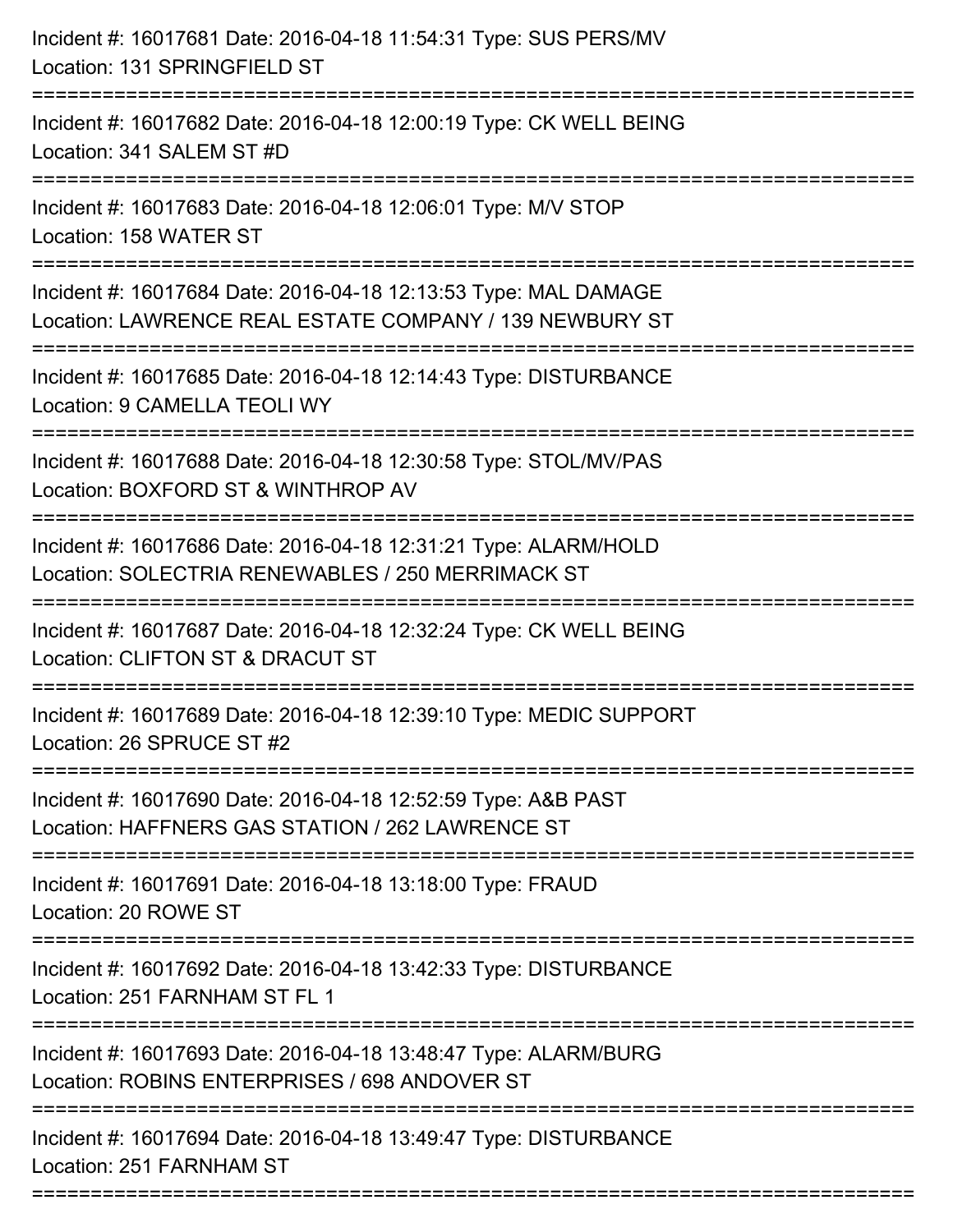Location: CARVER ST & MERRIMACK ST

| Incident #: 16017696 Date: 2016-04-18 14:12:15 Type: FRAUD<br>Location: CVS PHARMACY / 205 S BROADWAY         |
|---------------------------------------------------------------------------------------------------------------|
| Incident #: 16017697 Date: 2016-04-18 14:23:39 Type: VIO 209A<br>Location: 21 BERESFORD ST                    |
| Incident #: 16017698 Date: 2016-04-18 14:34:32 Type: FIGHT<br>Location: JACKSON ST & SUMMER ST                |
| Incident #: 16017699 Date: 2016-04-18 14:44:10 Type: SUS PERS/MV<br>Location: 32 CROSBY ST                    |
| Incident #: 16017700 Date: 2016-04-18 14:54:50 Type: M/V STOP<br><b>Location: MAPLE ST</b>                    |
| Incident #: 16017701 Date: 2016-04-18 15:05:43 Type: INVEST CONT<br>Location: CITIZENS BANK / 160 WINTHROP AV |
| Incident #: 16017702 Date: 2016-04-18 15:16:07 Type: SHOPLIFTING<br>Location: 700 ESSEX ST                    |
| Incident #: 16017703 Date: 2016-04-18 15:19:52 Type: HIT & RUN M/V<br>Location: 160 COMMON ST                 |
| Incident #: 16017704 Date: 2016-04-18 15:33:44 Type: M/V STOP<br>Location: MANCHESTER ST & WEST ST            |
| Incident #: 16017705 Date: 2016-04-18 15:48:16 Type: SUS PERS/MV<br>Location: AUBURN ST & HAMPSHIRE ST        |
| Incident #: 16017706 Date: 2016-04-18 15:59:24 Type: RECOV/STOL/MV<br>Location: 14-16 KRESS ST                |
| Incident #: 16017707 Date: 2016-04-18 16:00:47 Type: M/V STOP<br>Location: 248 BROADWAY                       |
| Incident #: 16017708 Date: 2016-04-18 16:03:55 Type: DISTURBANCE<br>Location: 101 S BOWDOIN ST                |
|                                                                                                               |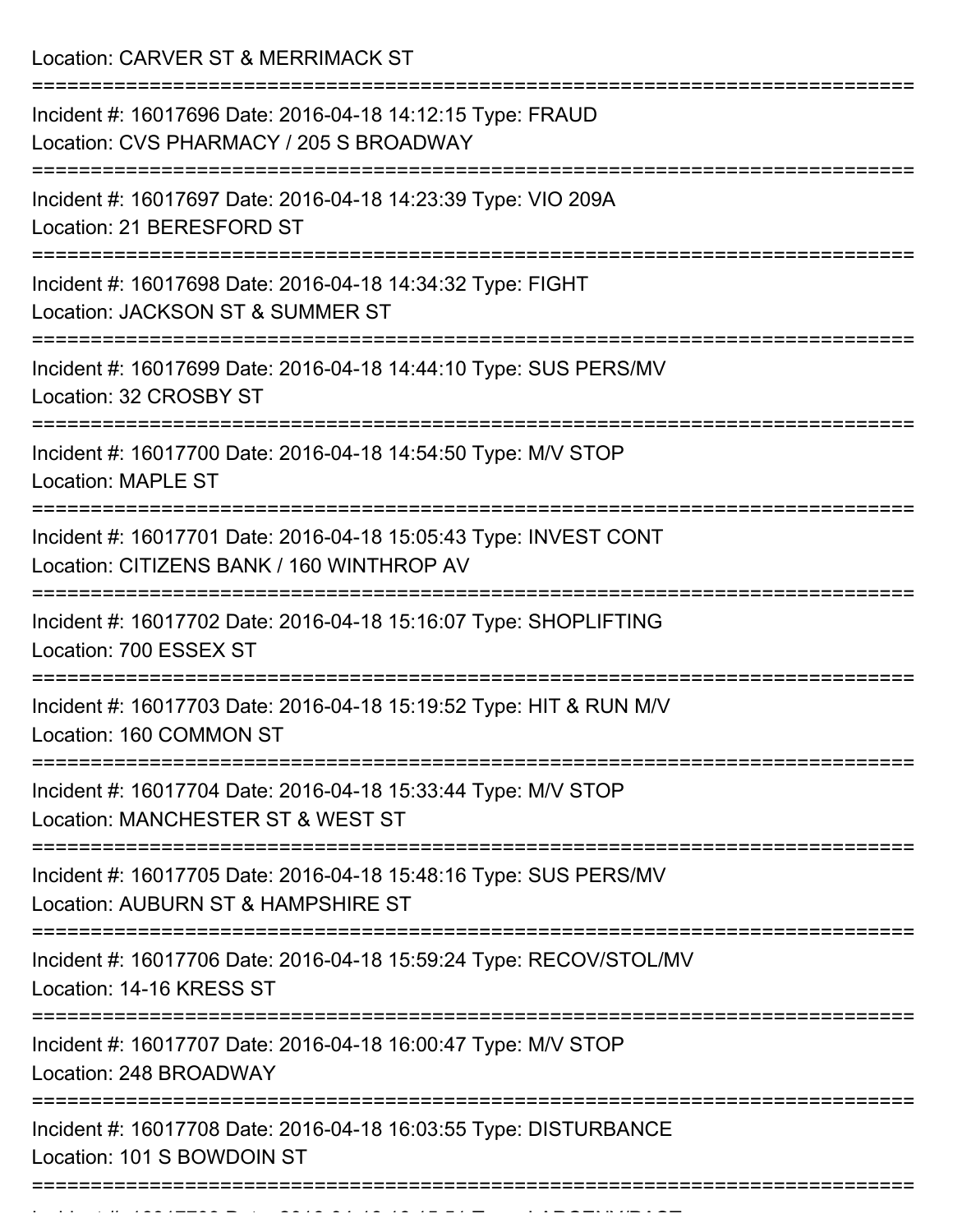| Location: ARLINGTON SCHOOL / 150 ARLINGTON ST<br>==============================                                                                          |
|----------------------------------------------------------------------------------------------------------------------------------------------------------|
| Incident #: 16017710 Date: 2016-04-18 16:32:38 Type: HIT & RUN M/V<br>Location: 20 KNOX ST                                                               |
| Incident #: 16017711 Date: 2016-04-18 16:39:11 Type: M/V STOP<br>Location: BROADWAY & TREMONT ST<br>:===================                                 |
| Incident #: 16017712 Date: 2016-04-18 16:52:20 Type: DOMESTIC/PROG<br>Location: 12 BAILEY ST                                                             |
| Incident #: 16017713 Date: 2016-04-18 17:13:39 Type: FIRE<br>Location: MAY ST<br>===================================<br>================================ |
| Incident #: 16017714 Date: 2016-04-18 17:40:17 Type: M/V STOP<br>Location: FRANKLIN ST & LOWELL ST                                                       |
| Incident #: 16017715 Date: 2016-04-18 17:42:12 Type: M/V STOP<br>Location: 138 S UNION ST                                                                |
| Incident #: 16017716 Date: 2016-04-18 17:57:17 Type: DRINKING PUBL<br>Location: 9 MECHANIC ST                                                            |
| Incident #: 16017718 Date: 2016-04-18 18:06:33 Type: MEDIC SUPPORT<br>Location: CAMBRIDGE ST & WINTHROP AV                                               |
| Incident #: 16017717 Date: 2016-04-18 18:07:31 Type: M/V STOP<br>Location: HAVERHILL ST & UNION ST                                                       |
| Incident #: 16017719 Date: 2016-04-18 18:07:44 Type: DRUG VIO<br>Location: 10 DIAMOND ST                                                                 |
| Incident #: 16017720 Date: 2016-04-18 18:14:41 Type: M/V STOP<br>Location: ALLISTON & STORROW                                                            |
| Incident #: 16017721 Date: 2016-04-18 18:21:03 Type: M/V STOP<br>Location: BROADWAY & TREMONT ST                                                         |
| Incident #: 16017722 Date: 2016-04-18 18:26:37 Type: AUTO ACC/NO PI<br><b>Location: 3 TRENTON ST</b>                                                     |
|                                                                                                                                                          |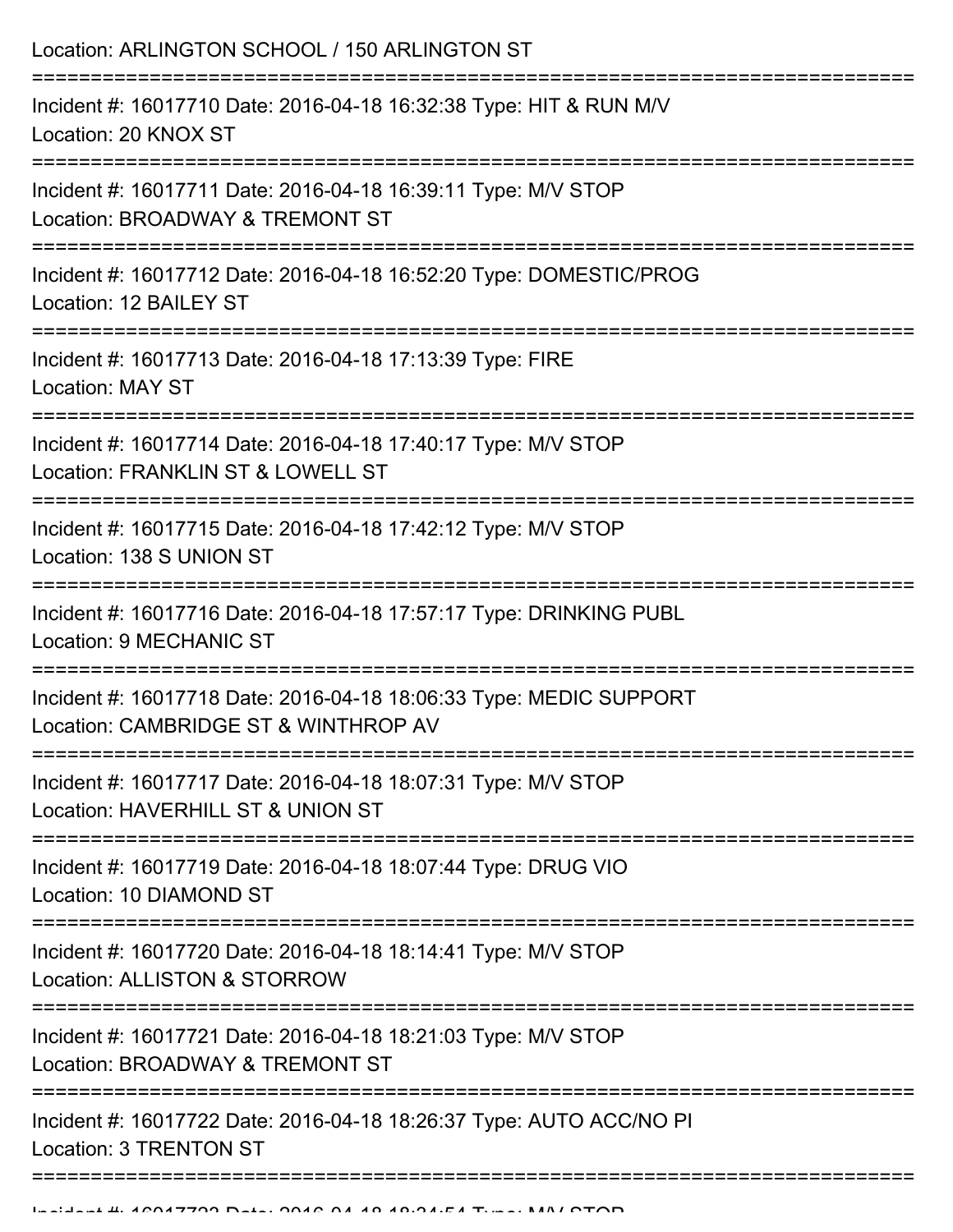| Location: S UNION ST & WINTHROP AV                                                                                                           |
|----------------------------------------------------------------------------------------------------------------------------------------------|
| Incident #: 16017724 Date: 2016-04-18 18:36:21 Type: NOISE ORD<br>Location: 61 ABBOTT ST<br>:===================                             |
| Incident #: 16017725 Date: 2016-04-18 18:37:58 Type: MISSING PERS<br>Location: 165 CRAWFORD ST                                               |
| Incident #: 16017726 Date: 2016-04-18 18:42:13 Type: M/V STOP<br>Location: LAWRENCE ST & TRENTON ST<br>=======================               |
| Incident #: 16017727 Date: 2016-04-18 18:43:35 Type: M/V STOP<br>Location: HAMPSHIRE ST & MYRTLE ST                                          |
| Incident #: 16017728 Date: 2016-04-18 18:51:41 Type: ALARM/BURG<br>Location: 342 BROADWAY                                                    |
| Incident #: 16017729 Date: 2016-04-18 19:15:07 Type: MEDIC SUPPORT<br>Location: 34 HAVERHILL ST FL 1                                         |
| Incident #: 16017730 Date: 2016-04-18 19:19:37 Type: UNWANTEDGUEST<br>Location: 11 SUMMER ST                                                 |
| ========================<br>Incident #: 16017731 Date: 2016-04-18 19:25:16 Type: M/V STOP<br>Location: APPLETON ST & ESSEX ST                |
| -------------------------------------<br>Incident #: 16017733 Date: 2016-04-18 19:39:44 Type: DK (DRUNK)<br>Location: ABBOTT ST & S UNION ST |
| Incident #: 16017732 Date: 2016-04-18 19:40:35 Type: SUS PERS/MV<br>Location: 76 SALEM ST                                                    |
| Incident #: 16017734 Date: 2016-04-18 20:33:44 Type: ANIMAL COMPL<br>Location: ESSEX ST & NESMITH                                            |
| Incident #: 16017735 Date: 2016-04-18 20:39:28 Type: A&B PROG<br>Location: 1 TREMONT ST #1 LEFT                                              |
| Incident #: 16017736 Date: 2016-04-18 21:32:14 Type: THREATS<br>Location: 32 WASHINGTON ST                                                   |
|                                                                                                                                              |

Incident #: 16017737 Date: 2016-04-18 21:39:55 Type: DOMESTIC/PAST